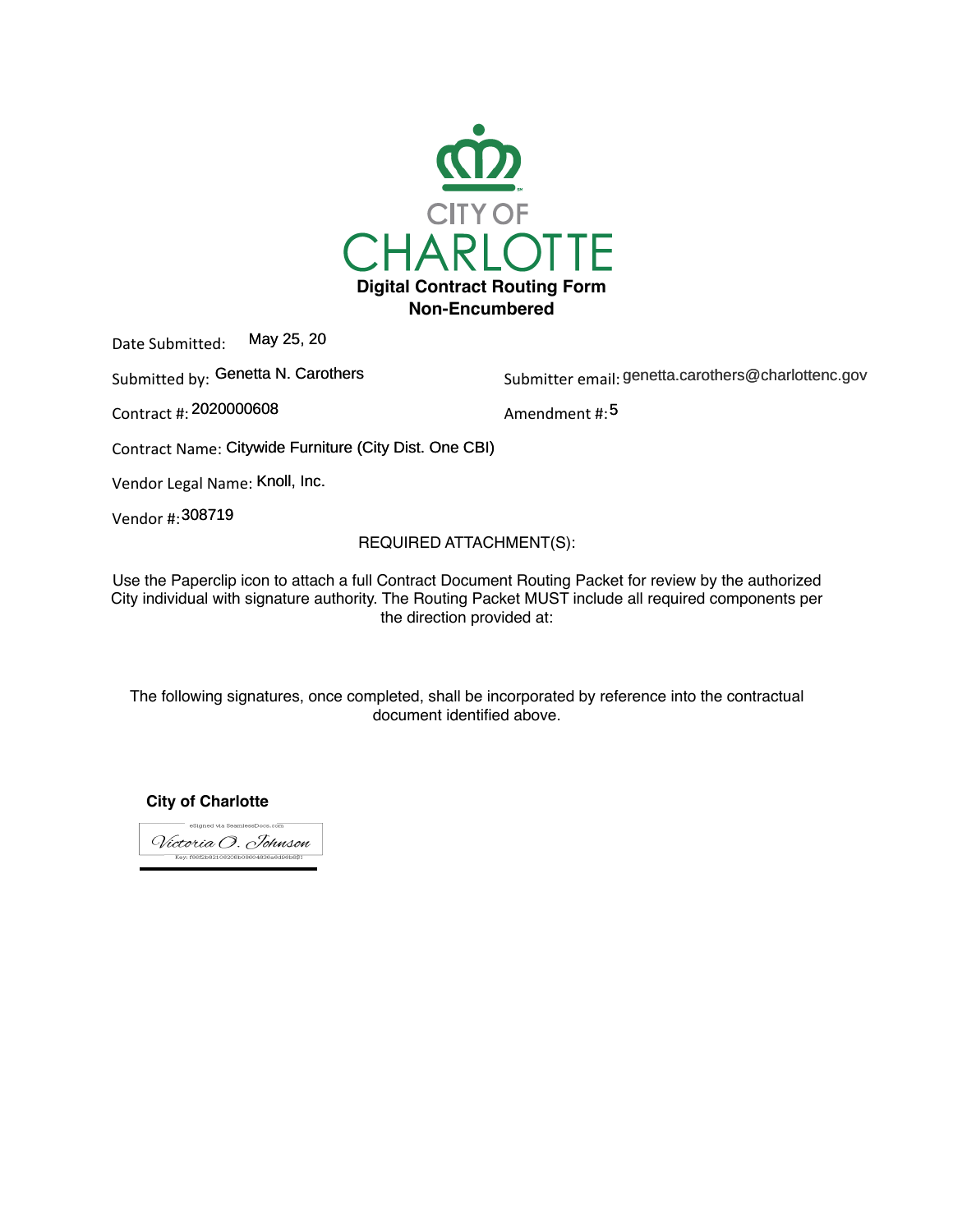

# City of Charlotte

### Contract Document Routing Form Submission

# This Contract Document Routing Form is required for all contract documents.

| Department:                             | <b>MUNIS Contract #:</b>           | Document Type:       |
|-----------------------------------------|------------------------------------|----------------------|
| Citywide                                | 2020000608                         | Amendment            |
| Vendor Name:                            |                                    | Amendment#           |
| Knoll, Inc.                             |                                    | 5                    |
| <b>Contract Name:</b>                   |                                    |                      |
| Citywide Furniture (City Dist. One CBI) |                                    |                      |
| <b>Total Contract Value:</b>            | Value of Approval:                 |                      |
| \$3,756,280.36                          | \$0.00                             |                      |
| Year of Term:                           | <b>Contract Term:</b>              | <b>Routing Date:</b> |
| Year 2 of 5                             | 5 years plus two one-year renewals | 5/6/2021             |
|                                         |                                    |                      |

Does this document require Pre-Audit per New Pre-Audit Requirements Memo? Refer to Pre-Audit Guide when determining appropriate process.

No Minimum Purchase Requirement

Provide a brief explanation of the submission, including any special circumstances that apply

| The contract will provide furniture, installation, and other related products and services (i.e. |                          |
|--------------------------------------------------------------------------------------------------|--------------------------|
| office desks, chairs, bookcases, filling cabinets, conference tables, and tandem seating). City  |                          |
| issued a RFP on behalf of the OMNIA Partners national cooperative program to allow other         |                          |
| public agencies to use our contract. This contract is with the manufacturer and the city will    |                          |
| purchase through the authorized distributor, One CBI. This amendment incorporates 2021           | $\overline{\phantom{a}}$ |
| price adjustments and the Domestic (U.S.) Procurement Preference clause. City will not add       |                          |

| <b>Primary Contact</b>                                               | Primary Contact Phone:                                 |
|----------------------------------------------------------------------|--------------------------------------------------------|
| Carothers, Genetta                                                   | (704) 336-5195                                         |
|                                                                      |                                                        |
| <b>Routing Contact</b>                                               | <b>Routing Contact Phone:</b>                          |
| Carothers, Genetta                                                   | (704) 336-5195                                         |
|                                                                      | Required Department Head Approval                      |
| Department Head Signature:                                           | Date Signed:                                           |
| <sup>n</sup> il <i>Re</i> iger                                       | 05/25/2021                                             |
| Department Head Name:                                                |                                                        |
| Phil Reiger                                                          | sSigned via SeamlessDocs.com                           |
|                                                                      | 5lmore                                                 |
| Additional Department Signature:<br>Titlo: Chief Procurement Officer | (if applicable)<br>Key-fc9e0b0a33c937a0d7c18b7a0b1ea90 |
| Title:                                                               | Date: 05/10/2021                                       |
|                                                                      | FOR CONTRACTS WITH A TOTAL VALUE OF \$50,000+:         |
|                                                                      | REQUIRED APPROVAL PRIOR TO CITY MANAGER REVIEW         |
| City Procurement Signature:                                          | Date Signed:                                           |
| Shirla Bailey                                                        | 5/7/2021                                               |
| Status: Approved                                                     |                                                        |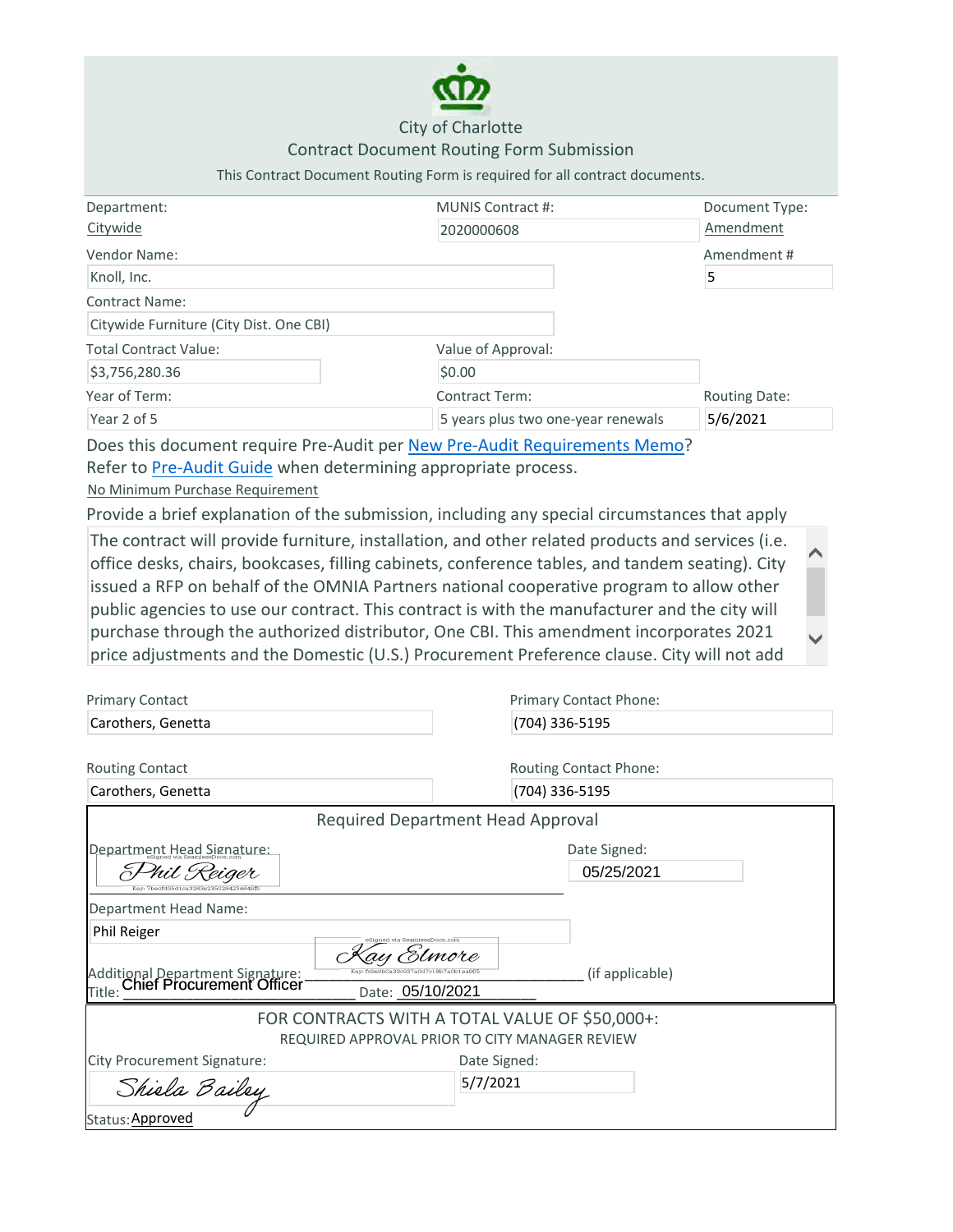# **STATE OF NORTH CAROLINA COUNTY OF MECKLENBURG**

# **FIFTH AMENDMENT TO THE AGREEMENT TO PROVIDE FURNITURE, INSTALLATION, AND RELATED PRODUCTS AND SERVICES**

**THIS FIFTH AMENDMENT TO THE AGREEMENT TO PROVIDE FURNITURE, INSTALLATION, AND RELATED PRODUCTS AND SERVICES** (this "Fifth Amendment") is made and entered into this 14th of May 2021, by and between Knoll, Inc., a Delaware corporation doing business in North Carolina (the "Company"), and the City of Charlotte, a North Carolina municipal corporation (the "City").

# **Statement of Background and Intent**

- A. The City of Charlotte and the Company entered into an Agreement for furniture, installation, and related products dated January 1, 2020 (the "Contract") pursuant to which the Company agreed to provide furniture, installation, and related products for the City of Charlotte.
- B. The parties amended the Contract to add the Islands Collection and incorporate changes to the Delivery and Force Majeure clauses.
- C. The parties amended the Contract to add the k. base product line.
- D. The parties amended the Contract to add the k. screen product line.
- E. The parties amended the Contract to incorporate a modification to the list of public agencies in Exhibit E.
- F. The parties now desire to amend the Contract to incorporate price adjustments and certain other changes.

NOW, THEREFORE, in consideration of the mutual covenants and agreements contained herein, the parties hereby agree to the following:

### **AGREEMENT**

- 1. The terms of the Contract are restated by and incorporated into this Fifth Amendment by reference.
- 2. Defined terms used in this Fifth Amendment shall have the same meaning as are assigned to such terms in the Contract.
- 3. The Pricing Sheets in Exhibit A of the Contract is hereby replaced in its entirety due to the price adjustments in the 2021 verifiable manufacturer's list price catalogs which are attached hereto as Exhibit A.5.
- 4. Exhibit D of the Contract ("Federal Contract Terms and Conditions) is hereby appended as follows:
	- 14. **Domestic (U.S.) Procurement Preference.** Knoll, Inc. should, to the greatest extent practicable, purchase, acquire, or use goods, products, or materials produced in the United States (including, but not limited to iron, aluminum, steel, cement, and other manufactured products). For purposes of this clause, (i) "produced in the United States" means, for iron and steel products, that all manufacturing processes, from the initial melting stage through the application of coatings, occurred in the United States, and (ii) "manufactured products" means items and construction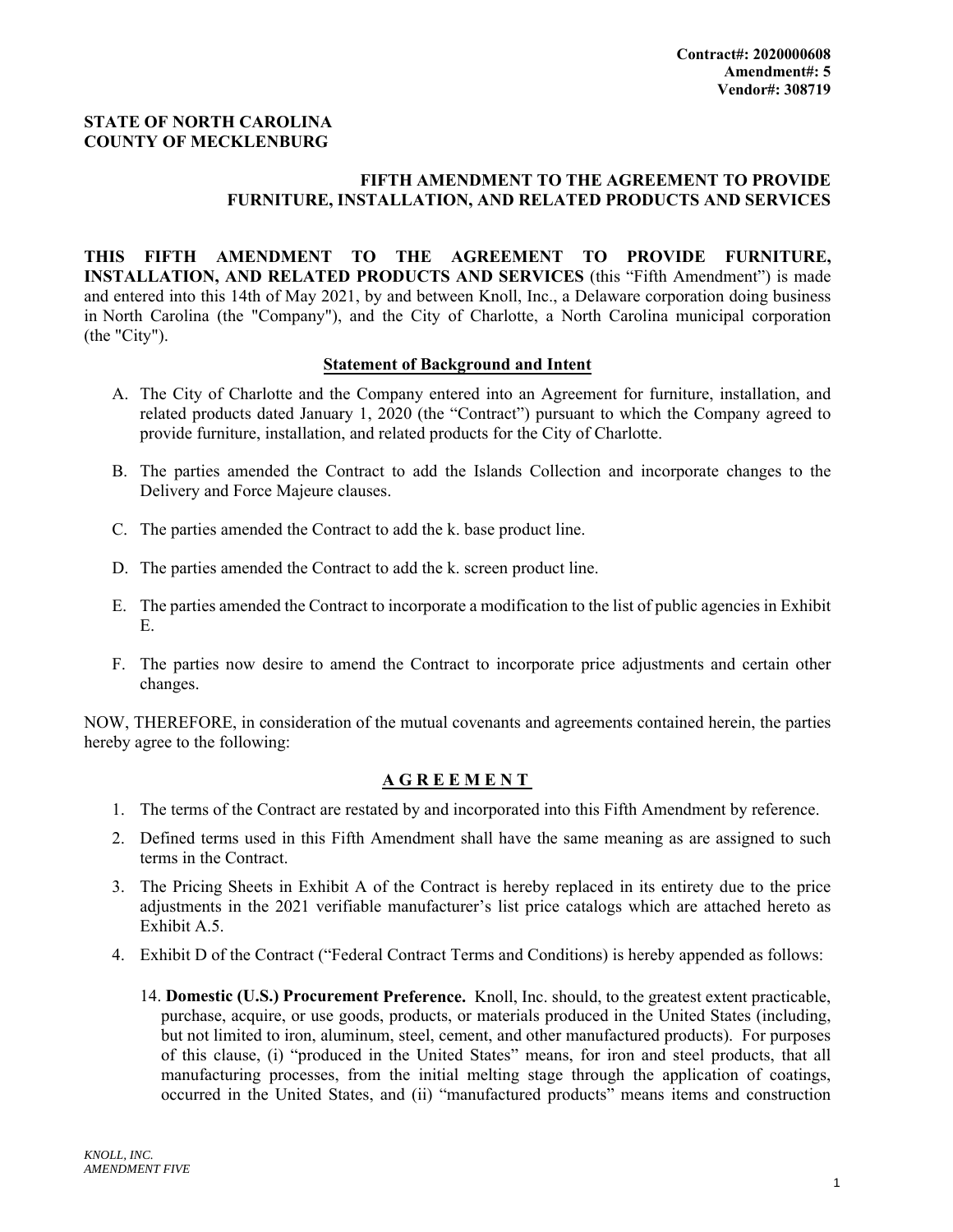materials composed in whole or in part of non‐ferrous materials such as aluminum; plastics and polymer-based products such as polyvinyl chloride pipe; aggregates such as concrete; glass, including optical fiber; and lumber.

- 5. Except to the extent specifically provided above, this amendment shall not be interpreted or construed as waiving any rights, obligations, remedies, or claims the parties may otherwise have under the Contract.
- 6. In all other respects and except as modified herein, the terms of the Contract shall remain in force and effect.

*[Signature Page Follows]*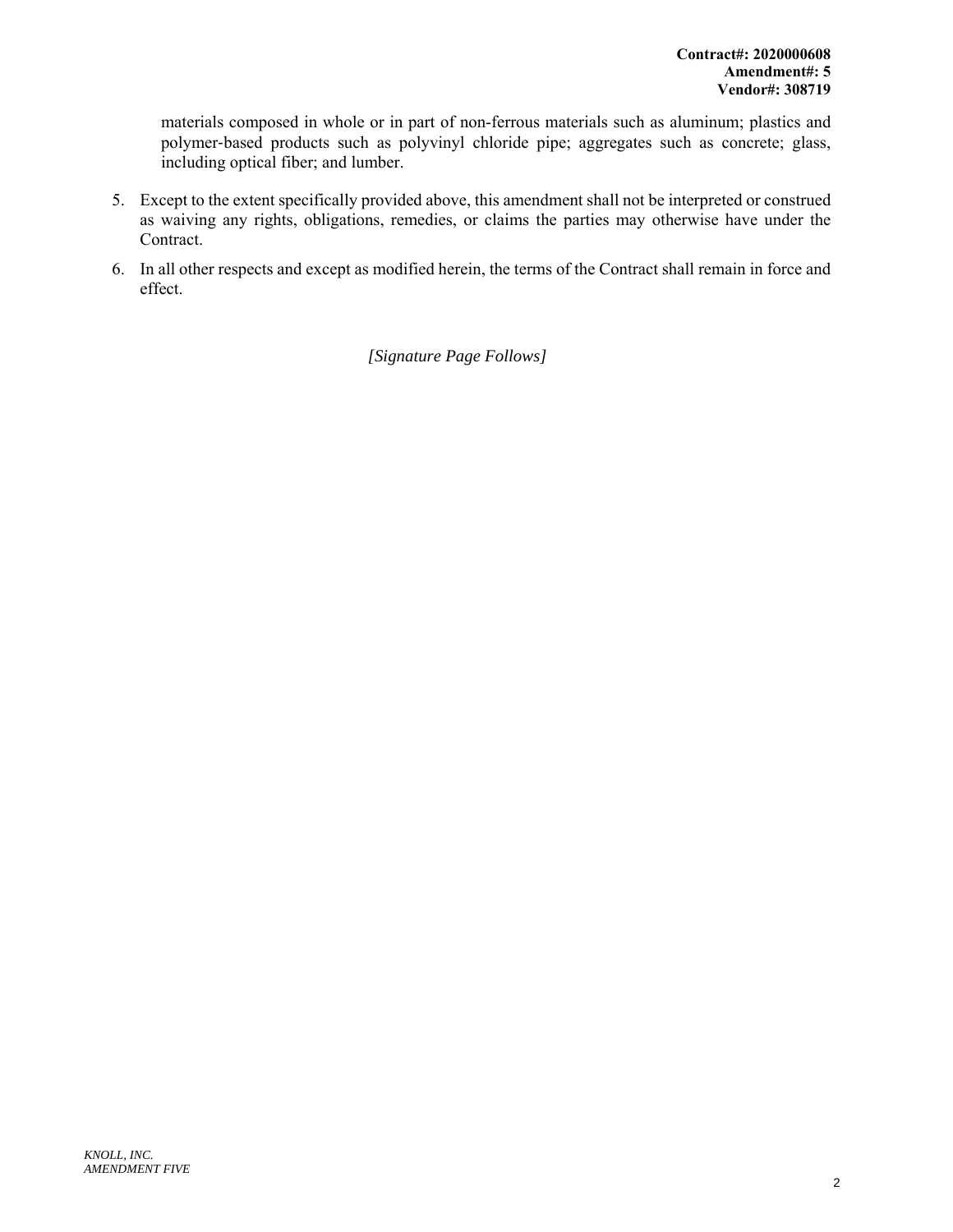Contract#: 2020000608 Amendment#: 5 Vendor#: 308719

IN WITNESS WHEREOF, and in acknowledgement that the parties hereto have read and understood each and every provision hereof, the parties have caused this Fifth Amendment to be executed as of the date first written above.

# KNOLL, INC.

# **CITY OF CHARLOTTE: CITY MANAGER'S OFFICE**

BY: Vite / fallenmanded *(signature)* 

 $BY:$ (signature) PRINT NAME:

(signature)<br>PRINT NAME: Peter J Dallestandro TITLE: Director of Gavernment Jales DATE:  $M_{\alpha y}$  5, 2021

| TITLE: |  |
|--------|--|
|        |  |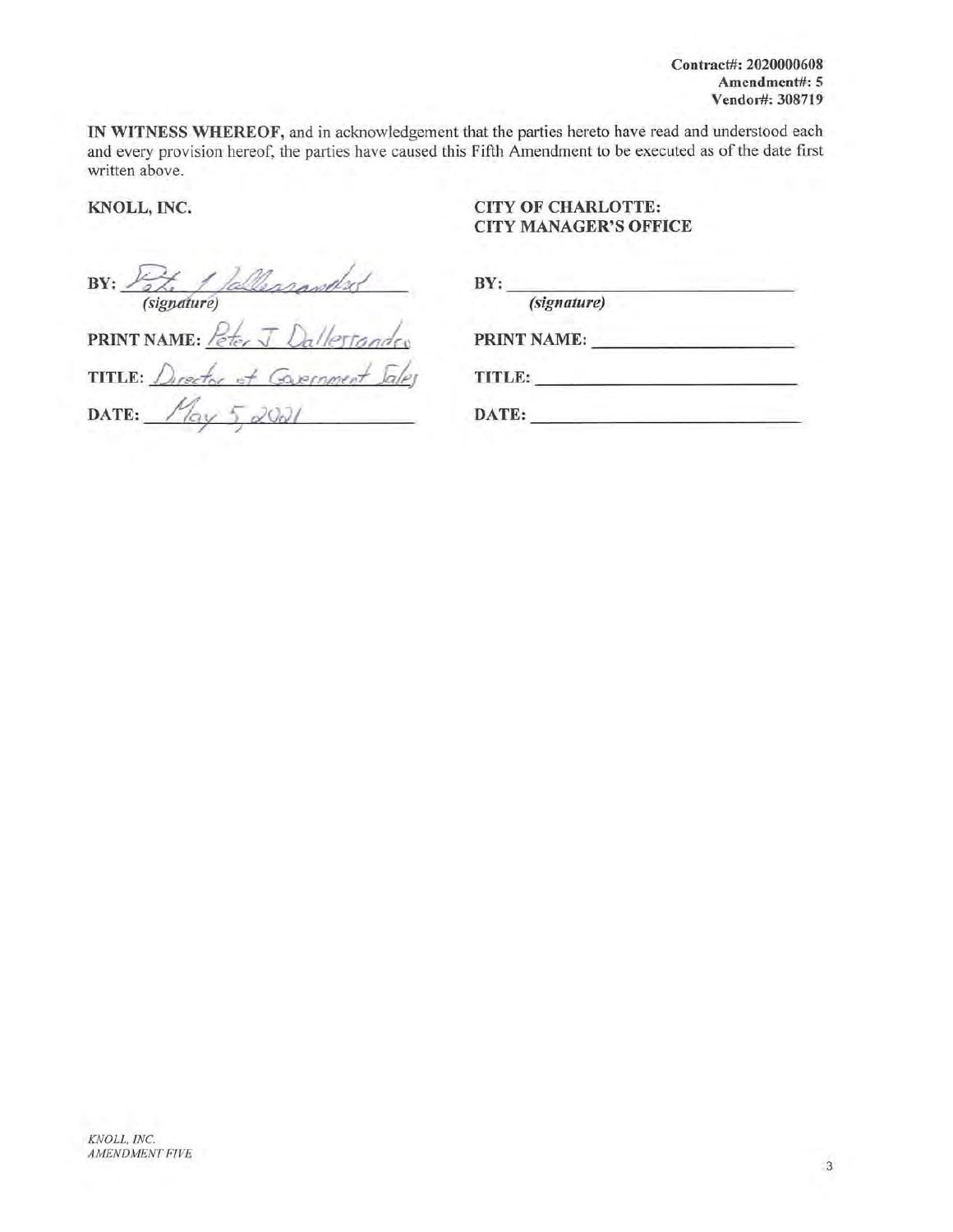### **KNOLL ‐ CONTRACT 2020000608‐5 EXHIBIT A.5 ‐ PRICING SHEET**

| <b>CATEGORY</b>                     | <b>VERIFIABLE MANUFACTURER'S LIST PRICE CATALOG AND DATE</b>                                                                                                           | <b>DROP SHIP</b> | <b>INSIDE</b><br><b>DELIVERY</b> |
|-------------------------------------|------------------------------------------------------------------------------------------------------------------------------------------------------------------------|------------------|----------------------------------|
| <b>Systems Furniture</b>            | Antenna Workspaces, Date: May 2021                                                                                                                                     | 68.5%            | 65.5%                            |
| <b>Systems Furniture</b>            | AutoStrada, Date: May 2021                                                                                                                                             | 68.5%            | 65.5%                            |
| <b>Systems Furniture</b>            | Currents, Date: May 2021                                                                                                                                               | 68.5%            | 65.5%                            |
| <b>Systems Furniture</b>            | Dividends Horizon, Date: May 2021                                                                                                                                      | 68.5%            | 65.5%                            |
| <b>Systems Furniture</b>            | ReffProfiles Vol I: 26_1/2" Planning, Date: May 2021                                                                                                                   | 68.5%            | 65.5%                            |
| <b>Systems Furniture</b>            | ReffProfiles Vol II: 28_3/8" Planning, Date: May 2021                                                                                                                  | 68.5%            | 65.5%                            |
| <b>Systems Furniture</b>            | Series 2, Date: May 2021                                                                                                                                               | 68.5%            | 65.5%                            |
| Freestanding Furniture              | DatesWeiser, Date: July 2019                                                                                                                                           | 41.0%            | 38.0%                            |
| Freestanding Furniture              | Islands Collection, Date: May 2021                                                                                                                                     | 57.5%            | 54.5%                            |
| Freestanding Furniture              | k. base; k. stand Price List, Date: May 2021                                                                                                                           | 68.5%            | 65.5%                            |
| Freestanding Furniture              | k. bench, Date: May 2021                                                                                                                                               | 68.5%            | 65.5%                            |
| Freestanding Furniture              | k. screen, Date: May 2021                                                                                                                                              | 68.5%            | 65.5%                            |
| Freestanding Furniture              | k. stand, Date: May 2021                                                                                                                                               | 68.5%            | 65.5%                            |
| Freestanding Furniture              | KnollExtra, Date: May 2021                                                                                                                                             | 59.5%            | 56.5%                            |
| Freestanding Furniture              | KnollStudio Volume I, Date: May 2021                                                                                                                                   | 52.5%            | 49.5%                            |
| Freestanding Furniture              | KnollStudio Volume II, Date: May 2021                                                                                                                                  | 52.5%            | 49.5%                            |
| Freestanding Furniture              | LSM Collection, Date: May 2021 - Product previously included in Knoll Studio Price<br>List. Revised to have its own price list but discounts remained unchanged.       | 52.5%            | 49.5%                            |
| <b>Freestanding Furniture</b>       | Pixel Collection, Date: May 2021 - Product previously included in Knoll Studio Price<br>List. Revised to have its own price list but discounts remained unchanged.     | 57.0%            | 54.0%                            |
| <b>Freestanding Furniture</b>       | Propeller Collection, Date: May 2021 - Product previously included in Knoll Studio<br>Price List. Revised to have its own price list but discounts remained unchanged. | 52.5%            | 49.5%                            |
| Freestanding Furniture              | Muuto, Date: Q2 2019                                                                                                                                                   | 23.0%            | 20.0%                            |
| <b>Freestanding Furniture</b>       | Rockwell Unscripted, Date: May 2021                                                                                                                                    | 57.5%            | 54.5%                            |
| Freestanding Furniture              | Tone, Date: May 2021                                                                                                                                                   | 68.5%            | 65.5%                            |
| <b>Freestanding Furniture</b>       | Upstart, Date: May 2021                                                                                                                                                | 68.5%            | 65.5%                            |
| Seating / Chairs                    | Office Seating (Chadwick Seating, k. task, Remix, Life, Generation, Regeneration,<br>Multigeneration), Date: May 2021                                                  | 59.5%            | 56.5%                            |
| Seating / Chairs                    | Office Seating (Moment, Ollo), Date: May 2021                                                                                                                          | 52.0%            | 49.0%                            |
| Soft Seating                        | k. lounge, Date: May 2021                                                                                                                                              | 57.0%            | 54.0%                            |
| Filing Systems, Storage & Equipment | Anchor, Date: May 2021                                                                                                                                                 | 68.5%            | 65.5%                            |
| Filing Systems, Storage & Equipment | Calibre, Date: May 2021                                                                                                                                                | 59.5%            | 56.5%                            |
| Filing Systems, Storage & Equipment | Quoin, Date: May 2021                                                                                                                                                  | 68.5%            | 65.5%                            |
| Filing Systems, Storage & Equipment | Template, Date: May 2021                                                                                                                                               | 68.5%            | 65.5%                            |
| <b>OTHER RELATED PRODUCTS</b>       | <b>VERIFIABLE MANUFACTURER'S LIST PRICE CATALOG AND DATE</b>                                                                                                           | <b>DROP SHIP</b> | <b>INSIDE</b><br><b>DELIVERY</b> |
| <b>Renewal / Replacement Parts</b>  | 24 Response, Date May 2021                                                                                                                                             | 40.0%            | n/a                              |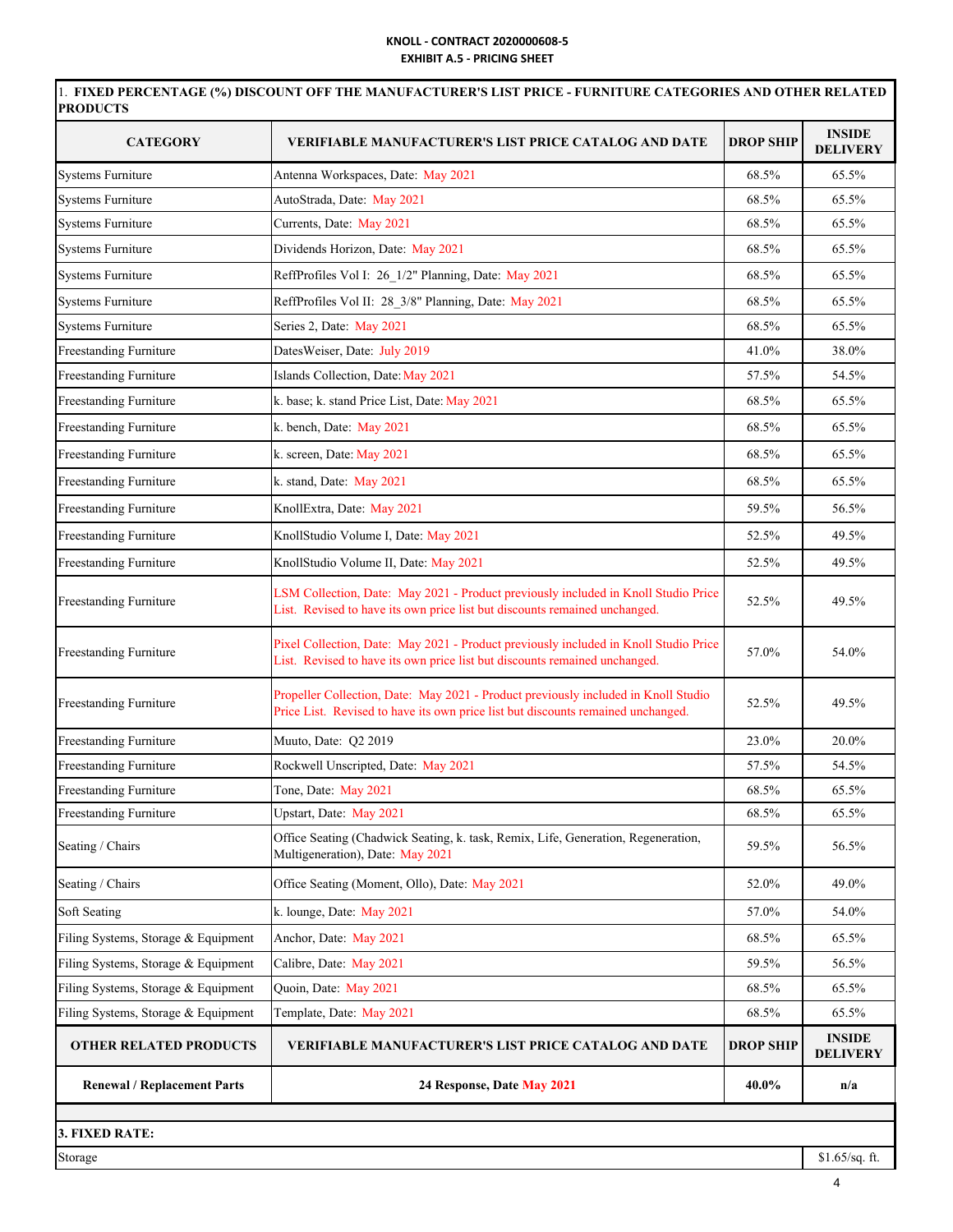#### **KNOLL ‐ CONTRACT 2020000608‐5EXHIBIT A.5 ‐ PRICING SHEET**

| 2. FIXED HOURLY RATE RANGE FOR INSTALLATION AND OTHER ADDITIONAL SERVICES AND SOLUTIONS BY STATE: |                      |                      |                        |                               |                      |                       |                      |                       |                               |                      |                       |                      |                               |                      |                      |                      |                               |                               |                      |                               |                      |                      |                      |                                |                      |
|---------------------------------------------------------------------------------------------------|----------------------|----------------------|------------------------|-------------------------------|----------------------|-----------------------|----------------------|-----------------------|-------------------------------|----------------------|-----------------------|----------------------|-------------------------------|----------------------|----------------------|----------------------|-------------------------------|-------------------------------|----------------------|-------------------------------|----------------------|----------------------|----------------------|--------------------------------|----------------------|
| <b>Additional Services</b><br>& Solutions                                                         | AL                   | AК                   | AZ                     | AR                            | <b>CA</b>            | $_{\rm CO}$           | <b>CT</b>            | DE                    | FL                            | <b>GA</b>            | HI                    | ID                   | П                             | IN                   | IA                   | KS                   | KY                            | LA                            | ME                   | MD                            | MA                   | MI                   | MN                   | <b>MS</b>                      | MO                   |
| Basic Installation                                                                                | \$70.72              | \$70.72              | \$70.72-               | \$70.72-                      | \$70.72              | \$70.72               | \$70.72-             | \$70.72               | \$70.72                       | \$70.72              | \$70.72               | \$70.72-             | \$70.72                       | \$70.72              | \$70.72              | \$70.72              | \$70.72                       | \$70.72-                      | \$70.72              | \$70.72                       | \$70.72              | \$70.72-             | \$70.72-             | \$70.72                        | \$70.72-             |
| Normal Hours                                                                                      | \$94.28              | \$94.28              | \$94.28                | \$94.28                       | \$94.28              | \$94.28               | \$94.28              | \$94.28               | \$94.28                       | \$94.28              | \$94.28               | \$94.28              | \$94.28                       | \$94.28              | \$94.28              | \$94.28              | \$94.28                       | \$94.28                       | \$94.28              | \$94.28                       | \$94.28              | \$94.28              | \$94.28              | \$94.28                        | \$94.28              |
| <b>Basic Installation</b><br>After Hours                                                          | \$106.08<br>\$141.42 | \$106.08<br>\$141.43 | \$106.08<br>\$141.44   | \$106.08-\$106.08<br>\$141.45 | \$141.46             | \$106.08-<br>\$141.47 | \$106.08<br>\$141.48 | \$106.08-<br>\$141.49 | \$106.08<br>\$141.50          | \$106.08<br>\$141.51 | \$106.08-<br>\$141.52 | \$106.08<br>\$141.53 | \$106.08<br>\$141.54          | \$106.08<br>\$141.55 | \$106.08<br>\$141.56 | \$106.08<br>\$141.57 | \$141.58                      | \$106.08 \$106.08<br>\$141.59 | \$106.08<br>\$141.60 | \$106.08<br>\$141.61          | \$106.08<br>\$141.62 | \$106.08<br>\$141.63 | \$106.08<br>\$141.64 | \$106.08-\$106.08-<br>\$141.65 | \$141.66             |
| <b>Expanded Installation</b>                                                                      | \$70.72-             | \$70.72              | \$70.72-               | \$70.72                       | \$70.72              | \$70.72               | \$70.72-             | \$70.72               | \$70.72-                      | \$70.72              | \$70.72               | \$70.72-             | \$70.72                       | \$70.72              | \$70.72-             | \$70.72-             | \$70.72                       | \$70.72-                      | \$70.72-             | \$70.72-                      | \$70.72              | \$70.72              | \$70.72-             | \$70.72-                       | \$70.72-             |
| Normal Hours                                                                                      | \$94.28              | \$94.28              | \$94.28                | \$94.28                       | \$94.28              | \$94.28               | \$94.28              | \$94.28               | \$94.28                       | \$94.28              | \$94.28               | \$94.28              | \$94.28                       | \$94.28              | \$94.28              | \$94.28              | \$94.28                       | \$94.28                       | \$94.28              | \$94.28                       | \$94.28              | \$94.28              | \$94.28              | \$94.28                        | \$94.28              |
| Expanded Installation<br>After Hours                                                              | \$106.08<br>\$141.42 | \$106.0<br>\$141.43  | \$106.08<br>\$141.44   | \$106.08<br>\$141.45          | \$106.08<br>\$141.46 | \$106.08<br>\$141.47  | \$106.08<br>\$141.48 | \$106.08<br>\$141.49  | \$106.08<br>\$141.50 \$141.51 | \$106.0              | \$106.08<br>\$141.52  | \$106.08<br>\$141.53 | \$106.08<br>\$141.54 \$141.55 | \$106.08             | \$106.08<br>\$141.56 | \$106.08<br>\$141.57 | \$106.08<br>\$141.58          | \$106.08<br>\$141.59          | \$106.08<br>\$141.60 | \$106.08<br>\$141.61          | \$106.08<br>\$141.62 | \$106.08<br>\$141.63 | \$106.08<br>\$141.64 | \$106.08<br>\$141.65           | \$106.08<br>\$141.66 |
| Design                                                                                            | \$87.55              | \$87.55              | \$87.55                | \$87.55                       | \$87.55              | \$87.55               | \$87.55              | \$87.55               | \$87.55                       | \$87.55              | \$87.55               | \$87.55              | \$87.55                       | \$87.55              | \$87.55              | \$87.55              | \$87.55                       | \$87.55                       | \$87.55              | \$87.55                       | \$87.55              | \$87.55              | \$87.55              | \$87.55                        | \$87.55              |
| Project Management                                                                                | \$70.72-             | \$70.72              | \$70.72-               | \$70.72-                      | \$70.72-             | \$70.72               | \$70.72              | \$70.72               | \$70.72-                      | \$70.72              | \$70.72               | \$70.72-             | \$70.72                       | \$70.72-             | \$70.72              | \$70.72-             | \$70.72                       | \$70.72                       | \$70.72              | \$70.72                       | \$70.72              | \$70.72-             | \$70.72-             | \$70.72                        | \$70.72              |
|                                                                                                   | \$94.28              | \$94.28              | \$94.28                | \$94.28                       | \$94.28              | \$94.28               | \$94.28              | \$94.28               | \$94.28                       | \$94.28              | \$94.28               | \$94.28              | \$94.28                       | \$94.28              | \$94.28              | \$94.28              | \$94.28                       | \$94.28                       | \$94.28              | \$94.28                       | \$94.28              | \$94.28              | \$94.28              | \$94.28                        | \$94.28              |
| Asset Management                                                                                  | \$70.72-             | \$70.72              | \$70.72-               | \$70.72-                      | \$70.72-             | \$70.72               | \$70.72-             | \$70.72               | \$70.72-                      | \$70.72-             | \$70.72               | \$70.72-             | \$70.72                       | \$70.72-             | \$70.72              | \$70.72-             | \$70.72                       | \$70.72                       | \$70.72-             | \$70.72-                      | \$70.72              | \$70.72-             | \$70.72-             | \$70.72                        | \$70.72              |
|                                                                                                   | \$94.28              | \$94.28              | \$94.28                | \$94.28                       | \$94.28              | \$94.28               | \$94.28              | \$94.28               | \$94.28                       | \$94.28              | \$94.28               | \$94.28              | \$94.28                       | \$94.28              | \$94.28              | \$94.28              | \$94.28                       | \$94.28                       | \$94.28              | \$94.28                       | \$94.28              | \$94.28              | \$94.28              | \$94.28                        | \$94.28              |
| Refurbishment                                                                                     | Quoted               | Quoted               | Quoted                 | Quoted                        | Quoted               | Quoted                | Ouoted               | Quoted                | Quoted                        | Quoted               | Quoted                | Ouoted               | Quoted                        | Quoted               | Quoted               | Ouoted               | Quoted                        | Quoted                        | Quoted               | Quoted                        | Quoted               | Quoted               | Quoted               | Ouoted                         | Quoted               |
|                                                                                                   | per job              | per job              | per job                | per job                       | per job              | per job               | per job              | per job               | per job                       | per job              | per job               | per job              | per job                       | per job              | per job              | per job              | per job                       | per job                       | per job              | per job                       | per job              | per job              | per job              | per job                        | per job              |
|                                                                                                   |                      |                      |                        |                               |                      |                       |                      |                       |                               |                      |                       |                      |                               |                      |                      |                      |                               |                               |                      |                               |                      |                      |                      |                                |                      |
| FIXED HOURLY RATE RANGE FOR INSTALLATION AND OTHER ADDITIONAL SERVICES AND SOLUTIONS BY STATE:    |                      |                      |                        |                               |                      |                       |                      |                       |                               |                      |                       |                      |                               |                      |                      |                      |                               |                               |                      |                               |                      |                      |                      |                                |                      |
| Additional Services<br>& Solutions                                                                | MT                   | <b>NE</b>            | $\mathbf{N}\mathbf{V}$ | NH                            | NJ                   | <b>NM</b>             | N <sub>Y</sub>       | NC                    | <b>ND</b>                     | OН                   | OK                    | <b>OR</b>            | PA                            | <b>RI</b>            | <b>SC</b>            | <b>SD</b>            | TN                            | TX                            | UT                   | <b>VT</b>                     | VA                   | WA                   | WV                   | WI                             | <b>WY</b>            |
| <b>Basic Installation</b>                                                                         | \$70.72              | \$70.72              | \$70.72-               | \$70.72                       | \$70.72-             | \$70.72               | \$70.72              | \$70.72               | \$70.72-                      | \$70.72              | \$70.72               | $$70.72-$            | \$70.72                       | \$70.72              | \$70.72              | \$70.72-             | \$70.72                       | \$70.72-                      | \$70.72-             | \$70.72                       | \$70.72              | \$70.72-             | \$70.72-             | \$70.72                        | \$70.72-             |
| Normal Hours                                                                                      | \$94.28              | \$94.28              | \$94.28                | \$94.28                       | \$94.28              | \$94.28               | \$94.28              | \$94.28               | \$94.28                       | \$94.28              | \$94.28               | \$94.28              | \$94.28                       | \$94.28              | \$94.28              | \$94.28              | \$94.28                       | \$94.28                       | \$94.28              | \$94.28                       | \$94.28              | \$94.28              | \$94.28              | \$94.28                        | \$94.28              |
| <b>Basic Installation</b><br>After Hours                                                          | \$106.08<br>\$141.42 | \$106.08<br>\$141.43 | \$106.08<br>\$141.44   | \$106.08<br>\$141.45          | \$106.08<br>\$141.46 | \$106.08<br>\$141.47  | \$106.08<br>\$141.48 | \$106.08<br>\$141.49  | \$106.08<br>\$141.50          | \$106.08<br>\$141.51 | \$106.08<br>\$141.52  | \$106.08<br>\$141.53 | \$106.08<br>\$141.54 \$141.55 | \$106.08             | \$106.08<br>\$141.56 | \$106.08<br>\$141.57 | \$106.08 \$106.08<br>\$141.58 | \$141.59                      | \$106.08<br>\$141.60 | \$106.08 \$106.08<br>\$141.61 | \$141.62             | \$106.08<br>\$141.63 | \$106.08<br>\$141.64 | \$106.08<br>\$141.65           | \$106.08<br>\$141.66 |
| <b>Expanded Installation</b>                                                                      | \$70.72-             | \$70.72              | \$70.72-               | \$70.72-                      | \$70.72              | \$70.72               | \$70.72-             | \$70.72               | \$70.72-                      | \$70.72-             | \$70.72               | \$70.72-             | \$70.72                       | \$70.72              | \$70.72-             | \$70.72-             | \$70.72                       | \$70.72-                      | \$70.72-             | \$70.72-                      | \$70.72-             | \$70.72-             | \$70.72-             | \$70.72-                       | \$70.72-             |
| Normal Hours                                                                                      | \$94.28              | \$94.28              | \$94.28                | \$94.28                       | \$94.28              | \$94.28               | \$94.28              | \$94.28               | \$94.28                       | \$94.28              | \$94.28               | \$94.28              | \$94.28                       | \$94.28              | \$94.28              | \$94.28              | \$94.28                       | \$94.28                       | \$94.28              | \$94.28                       | \$94.28              | \$94.28              | \$94.28              | \$94.28                        | \$94.28              |
| <b>Expanded Installation</b>                                                                      | \$106.08             | \$106.08             | \$106.08               | \$106.08                      | \$106.08             | \$106.08              | \$106.08             | \$106.08              | \$106.08                      | \$106.08             | \$106.08              | \$106.08             | \$106.08                      | \$106.08             | \$106.08             | \$106.08             | \$106.08                      | \$106.08                      | \$106.08             | \$106.08                      | \$106.08             | \$106.08             | \$106.08             | \$106.08                       | \$106.08             |
| After Hours                                                                                       | \$141.42             | \$141.43             | \$141.44               | \$141.45                      | \$141.46             | \$141.47              | \$141.48             | \$141.49              | \$141.50                      | \$141.51             | \$141.52              | \$141.53             | \$141.54                      | \$141.55             | \$141.56             | \$141.57             | \$141.58                      | \$141.59                      | \$141.60             | \$141.61                      | \$141.62             | \$141.63             | \$141.64             | \$141.65                       | \$141.66             |
| Design                                                                                            | \$87.55              | \$87.55              | \$87.55                | \$87.55                       | \$87.55              | \$87.55               | \$87.55              | \$87.55               | \$87.55                       | \$87.55              | \$87.55               | \$87.55              | \$87.55                       | \$87.55              | \$87.55              | \$87.55              | \$87.55                       | \$87.55                       | \$87.55              | \$87.55                       | \$87.55              | \$87.55              | \$87.55              | \$87.55                        | \$87.55              |
| Project Management                                                                                | \$70.72-             | \$70.72              | \$70.72                | \$70.72-                      | \$70.72-             | \$70.72               | \$70.72-             | \$70.72               | \$70.72-                      | \$70.72              | \$70.72               | \$70.72-             | \$70.72                       | \$70.72              | \$70.72              | \$70.72-             | \$70.72                       | \$70.72                       | \$70.72              | \$70.72                       | \$70.72              | \$70.72-             | \$70.72-             | \$70.72                        | \$70.72-             |
|                                                                                                   | \$94.28              | \$94.28              | \$94.28                | \$94.28                       | \$94.28              | \$94.28               | \$94.28              | \$94.28               | \$94.28                       | \$94.28              | \$94.28               | \$94.28              | \$94.28                       | \$94.28              | \$94.28              | \$94.28              | \$94.28                       | \$94.28                       | \$94.28              | \$94.28                       | \$94.28              | \$94.28              | \$94.28              | \$94.28                        | \$94.28              |
| Asset Management                                                                                  | \$70.72-             | \$70.72              | \$70.72                | \$70.72-                      | \$70.72              | \$70.72               | \$70.72              | \$70.72               | \$70.72-                      | \$70.72              | \$70.72               | \$70.72-             | \$70.72                       | \$70.72              | \$70.72              | \$70.72-             | \$70.72                       | \$70.72                       | \$70.72              | \$70.72                       | \$70.72              | \$70.72-             | \$70.72-             | \$70.72                        | \$70.72-             |
|                                                                                                   | \$94.28              | \$94.28              | \$94.28                | \$94.28                       | \$94.28              | \$94.28               | \$94.28              | \$94.28               | \$94.28                       | \$94.28              | \$94.28               | \$94.28              | \$94.28                       | \$94.28              | \$94.28              | \$94.28              | \$94.28                       | \$94.28                       | \$94.28              | \$94.28                       | \$94.28              | \$94.28              | \$94.28              | \$94.28                        | \$94.28              |